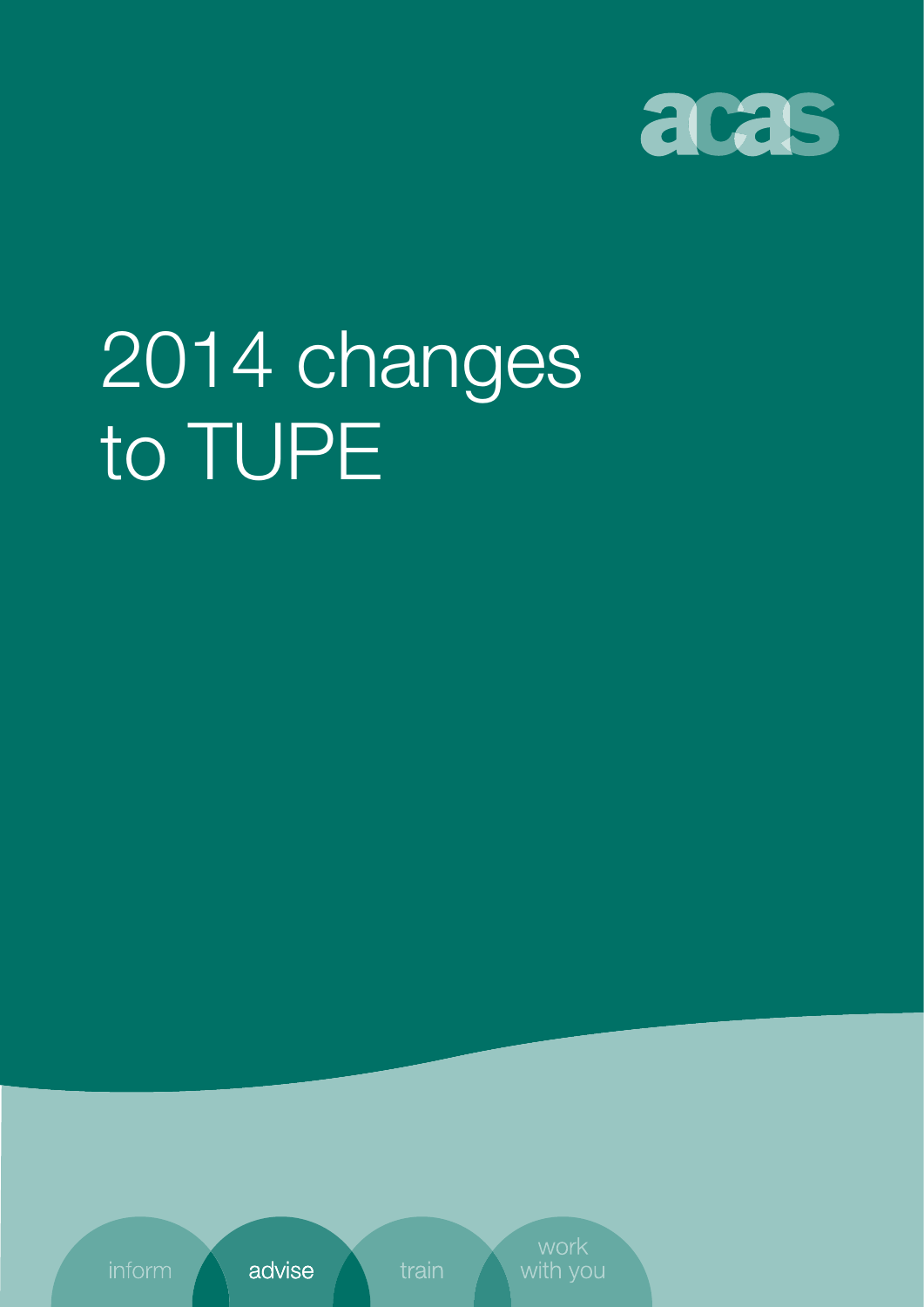## Acas can help with your employment relations needs

Every year Acas helps employers and employees from thousands of workplaces. That means we keep right up to date with today's employment relations issues – such as discipline and grievance handling, preventing discrimination and communicating effectively in workplaces. Make the most of our practical experience for your organisation – find out what we can do for you.

#### We inform

We answer your questions, give you the facts you need and talk through your options. You can then make informed decisions. Contact us to keep on top of what employment rights legislation means in practice – before it gets on top of you. Call our helpline 08457 47 47 47 or visit our website [www.acas.org.uk](http://www.acas.org.uk).

#### We advise and guide

We give you practical know-how on setting up and keeping good relations in your organisation. Look at our publications on the website or ask our helpline to put you in touch with your local Acas adviser. Our Equality Direct helpline 08456 00 34 44 advises on equality issues, such as discrimination.

### We train

From a two-hour session on the key points of new legislation or employing people to courses specially designed for people in your organisation, we offer training to suit you. Look on the website for what is coming up in your area and to book a place or talk to your local Acas office about our tailored services.

#### We work with you

We offer hands-on practical help and support to tackle issues in your business with you. This might be through one of our well-known problem-solving services. Or a programme we have worked out together to put your business firmly on track for effective employment relations. You will meet your Acas adviser and discuss exactly what is needed before giving any go-ahead.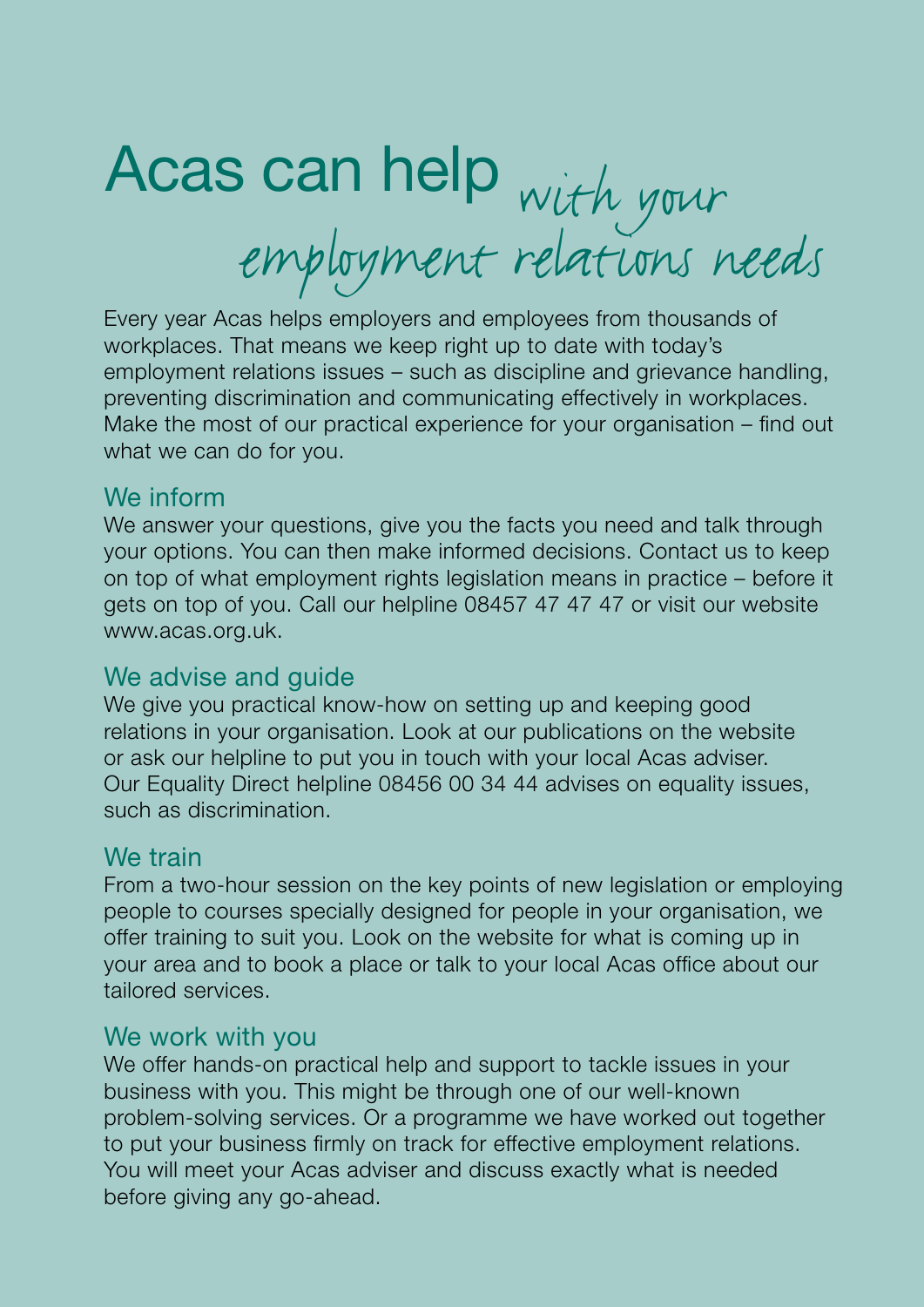## **Contents**

| <b>TUPE is changing</b>                                                                                                                                                                      | $\overline{2}$ |
|----------------------------------------------------------------------------------------------------------------------------------------------------------------------------------------------|----------------|
| Changes at a glance                                                                                                                                                                          | 3              |
| Does TUPE apply to my business?                                                                                                                                                              | 4              |
| Change 1: The activities carried out under outsourced or tendered<br>work must be "fundamentally the same" for TUPE to apply                                                                 | 5              |
| Changes to terms and conditions                                                                                                                                                              | 6              |
| <b>Change 2:</b> Altering contractual terms and conditions                                                                                                                                   | 6              |
| <b>Change 3:</b> Dismissals are no longer automatically unfair because of a<br>change in the workplace location                                                                              | 8              |
| <b>Change 4:</b> Terms and conditions from collective agreements may be<br>renegotiated after one year provided that overall the contract<br>is no less favourable to the employee           | 9              |
| <b>Change 5:</b> In some circumstances contractual changes arising from new<br>collective agreements agreed by the outgoing employer are<br>not required to be incorporated after a transfer | 10             |
| <b>Dismissals and redundancies</b>                                                                                                                                                           | 11             |
| <b>Change 6:</b> An employee will be automatically unfairly dismissed if the<br>sole or principal reason for the dismissal is the transfer                                                   | 11             |
| <b>Change 7:</b> Redundancy consultation can begin before the transfer if both<br>employers agree                                                                                            | 12             |
| <b>Employee liability information</b><br><b>Change 8:</b> Information about transferring employees should be given                                                                           | 13             |
| earlier                                                                                                                                                                                      | 14             |
| Information and consultation requirements<br><b>Change 9:</b> Businesses with fewer than 10 employees are not required to                                                                    | 15             |
| invite the election of representatives for consultation purposes<br>if no existing arrangements are in place                                                                                 | 15             |
| <b>Further information</b>                                                                                                                                                                   | 16             |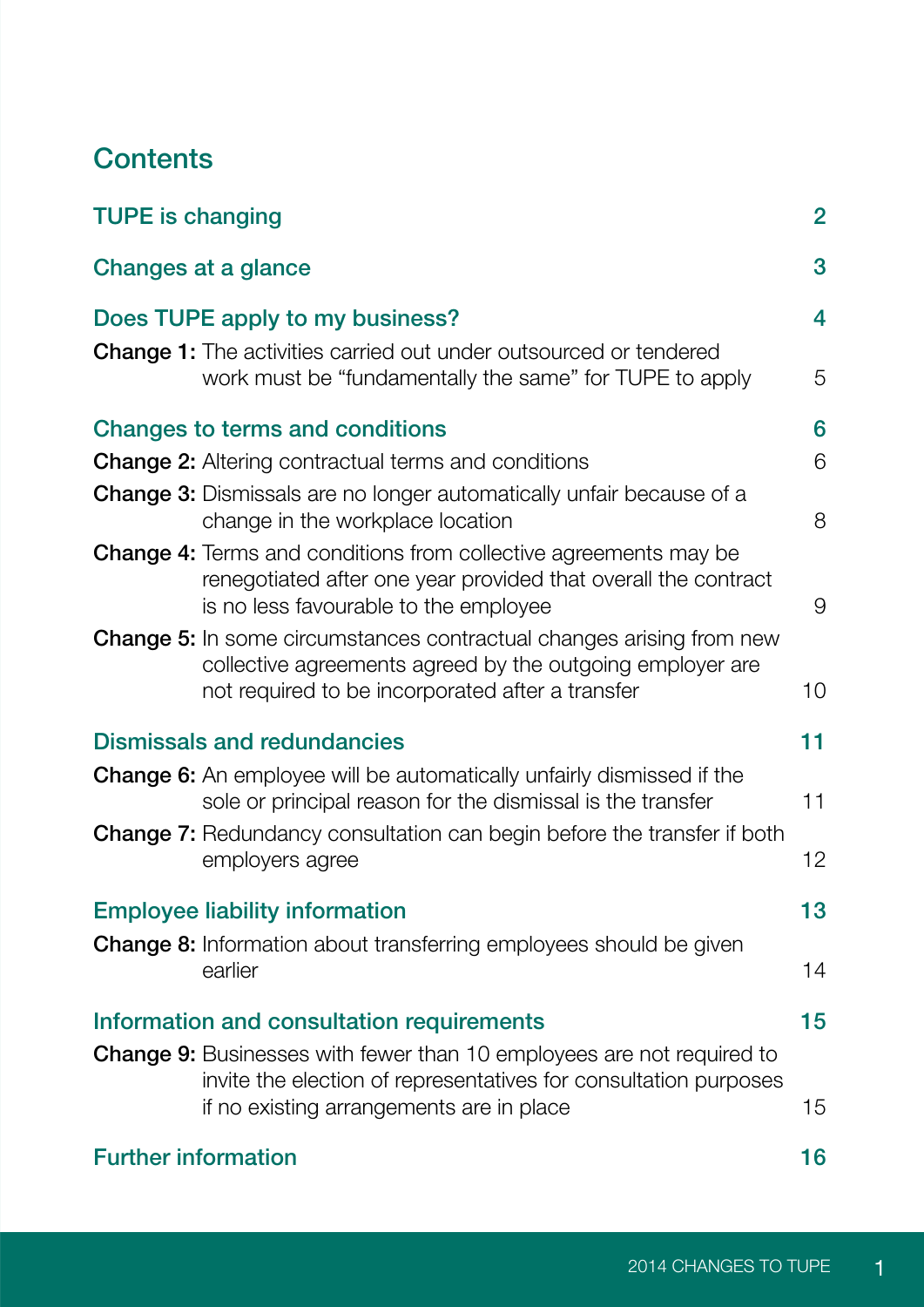<span id="page-3-0"></span>

## TUPE is changing

On 31 January 2014, the new regulations on TUPE came into effect updating the 2006 regulations. This leaflet summarises only those changes.

#### What is TUPE?

TUPE means the "Transfer of Undertakings (Protection of Employment) Regulations" They apply to organisations of all sizes and protect employees' rights when the business they work for transfers to a new employer.

The TUPE Regulations apply when a business is sold, activities are outsourced, or brought back in-house.

#### What impact does TUPE have on my business?

Employees from the newly-acquired business or contract will transfer automatically to the incoming employer. Their terms and conditions of employment and continuity of service are preserved and transfer at the same time and they also receive certain protections around dismissal and redundancy. This means they take their length of service with them as if they had always worked for the incoming employer.

Employers should take the TUPE rules into account when deciding:

- how much to pay for a business or how much to bid for a contract
- the timetables involved in a transfer due to legal requirements such as consultation periods.

There are impacts for:

- the employer who is making the transfer (also known as the **outgoing** employer, the 'old employer' or the transferor)
- the employer who is taking on the transfer (also known as the **incoming** employer, the 'new employer' or the transferee)
- employees, TUPE transfers can have an impact on morale, performance, health and wellbeing.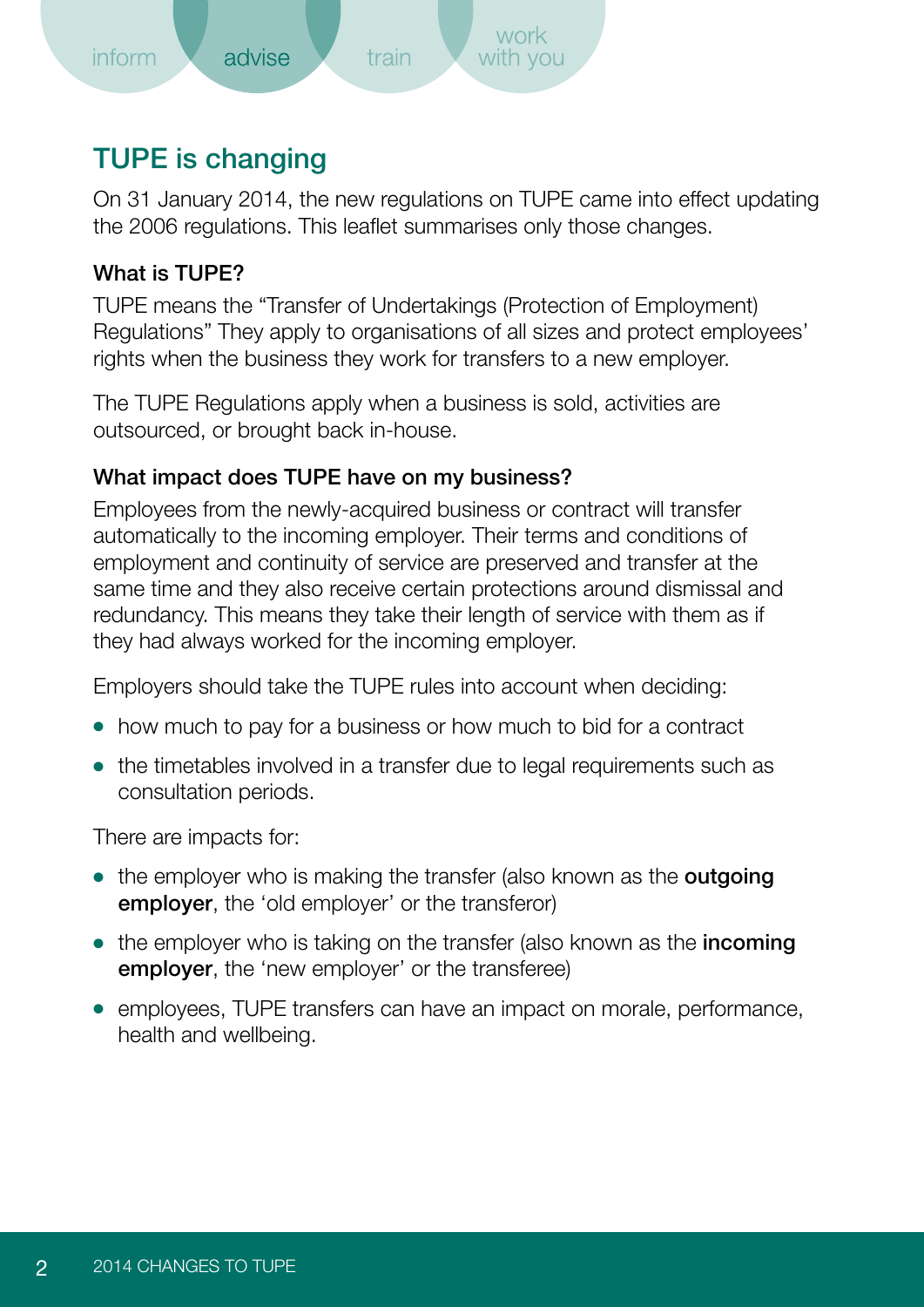## <span id="page-4-0"></span>Changes at a glance

| <b>Relevant transfers</b>                   |                                                                                                                                                                                                  |  |
|---------------------------------------------|--------------------------------------------------------------------------------------------------------------------------------------------------------------------------------------------------|--|
| Service<br>provision<br>changes             | <b>Change 1:</b> The activities carried out under outsourced or<br>tendered work must be "fundamentally the<br>same" for TUPE to apply.                                                          |  |
| <b>Contracts of employment</b>              |                                                                                                                                                                                                  |  |
|                                             | <b>Change 2:</b> Altering contractual terms and conditions.                                                                                                                                      |  |
| Changes to<br>terms and<br>conditions       | <b>Change 3:</b> Dismissals are no longer automatically unfair<br>because of a change in the workplace location.                                                                                 |  |
|                                             | <b>Change 4: Terms and conditions from collective</b><br>agreements may be renegotiated after one year<br>provided that overall the contract is no less<br>favourable to the employee.           |  |
|                                             | <b>Change 5:</b> In some circumstances contractual changes<br>arising from new collective agreements agreed<br>by the outgoing employer are not required to be<br>incorporated after a transfer. |  |
| <b>Dismissals and redundancies</b>          |                                                                                                                                                                                                  |  |
| Dismissal                                   | Change 6: An employee will be automatically unfairly<br>dismissed if the sole or principal reason for the<br>dismissal is the transfer.                                                          |  |
| Redundancy                                  | Change 7: Redundancy consultation can begin before the<br>transfer if both employers agree.                                                                                                      |  |
| <b>Employee liability information (ELI)</b> |                                                                                                                                                                                                  |  |
| ELI                                         | Change 8: Information about transferring employees should<br>be given earlier.                                                                                                                   |  |
| <b>Information and consultation rights</b>  |                                                                                                                                                                                                  |  |
| Who<br>should be<br>consulted?              | <b>Change 9:</b> Businesses with fewer than 10 employees are<br>not required to invite the election of<br>representatives for consultation purposes if no<br>existing arrangements are in place. |  |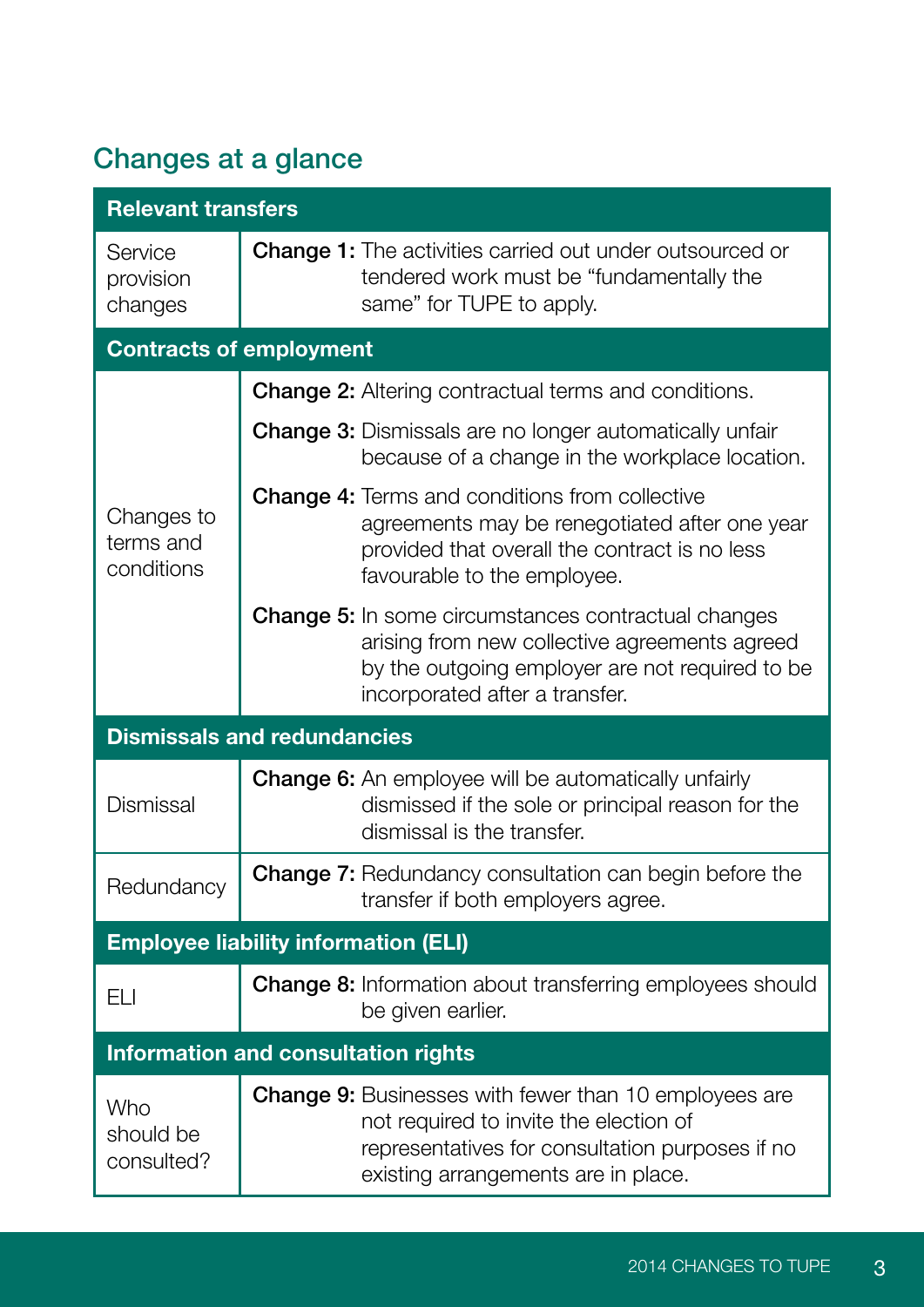## <span id="page-5-0"></span>Does TUPE apply to my business?

TUPE applies to the private sector and the public sector and there are two situations when the regulations may apply. Collectively these are called "relevant transfers".

#### Situation 1: Business transfer

The TUPE Regulations apply if a business or part of a business is bought or sold. But they won't apply if just shares, assets or equipment are transferring to a different owner. Also, the business must continue to trade in the same way after the transfer as it did before the transfer. These types of transfers are called business transfers.

There is **no change** to TUPE here.

#### Situation 2: Outsourcing and contracting

The TUPE regulations apply in the following situations:

- a client outsources to a contractor
- a new contractor takes over activities from another contractor
- a client takes activities back in-house from a contractor.

These types of transfer are called **service provision changes**.

The courts have decided that for the TUPE Regulations to apply to service provision changes, the following must apply immediately before the transfer:

- An organised grouping of employees must exist. The group has to be deliberately organised by the employer to provide a service for a particular client. Employees randomly or coincidentally working together on the work transferring are unlikely to meet this requirement.
- Employees should be assigned to the group. The roles that transfer should be linked to the delivery of services for that particular client. Employees who carry out activities not related to the tender are unlikely to be part of the group. This could include managers who work on maintaining relations with the client.
- The client should remain the same. If the client changes there will be no TUPE transfer.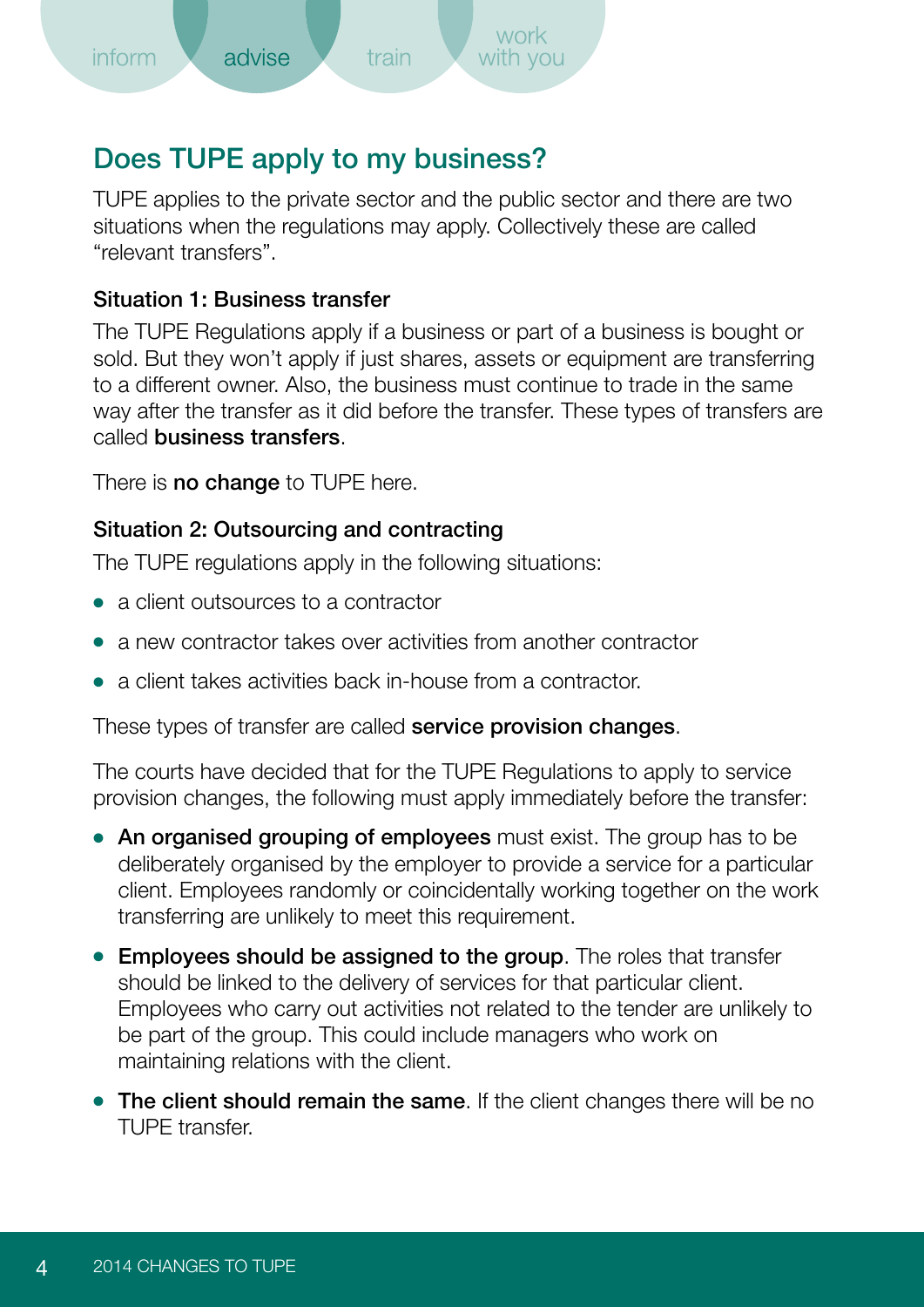- <span id="page-6-0"></span>● The activities should not become fragmented at the point of transfer. The more split up the activities become between different providers the less likely it is that the TUPE regulations will apply.
- The activities should not be mainly the supply of goods for the client's use. Supply of goods only is not a supply of services.
- $\bullet$  The activities should remain fundamentally the same  $-$  see change 1.

#### **Change 1:** The activities carried out under outsourced or tendered work must be "fundamentally the same" for TUPE to apply

The new regulations state that for TUPE to apply, the activities being done before and after the transfer should be "fundamentally the same".

#### TUPE likely to apply

Carole's Systems contracted with John's Catering to cook and serve hot dinners in the company canteen. The new contractor continues to provide the same service but they supply new utensils and the ingredients are sourced from a different supplier. TUPE is likely to apply as the activities are 'fundamentally the same'.

#### TUPE unlikely to apply

John's Catering served hot dinners in Carole's Systems company canteen. When the contract expired Carole's Systems decided to change the terms to provide and stock self-service fridges containing pre-prepared sandwiches, salads and drinks. Rachid's Catering won the tender but TUPE is unlikely to apply to the staff of John's Catering because the activities are not 'fundamentally the same'.

This amendment applies to transfers on or after 31 January 2014.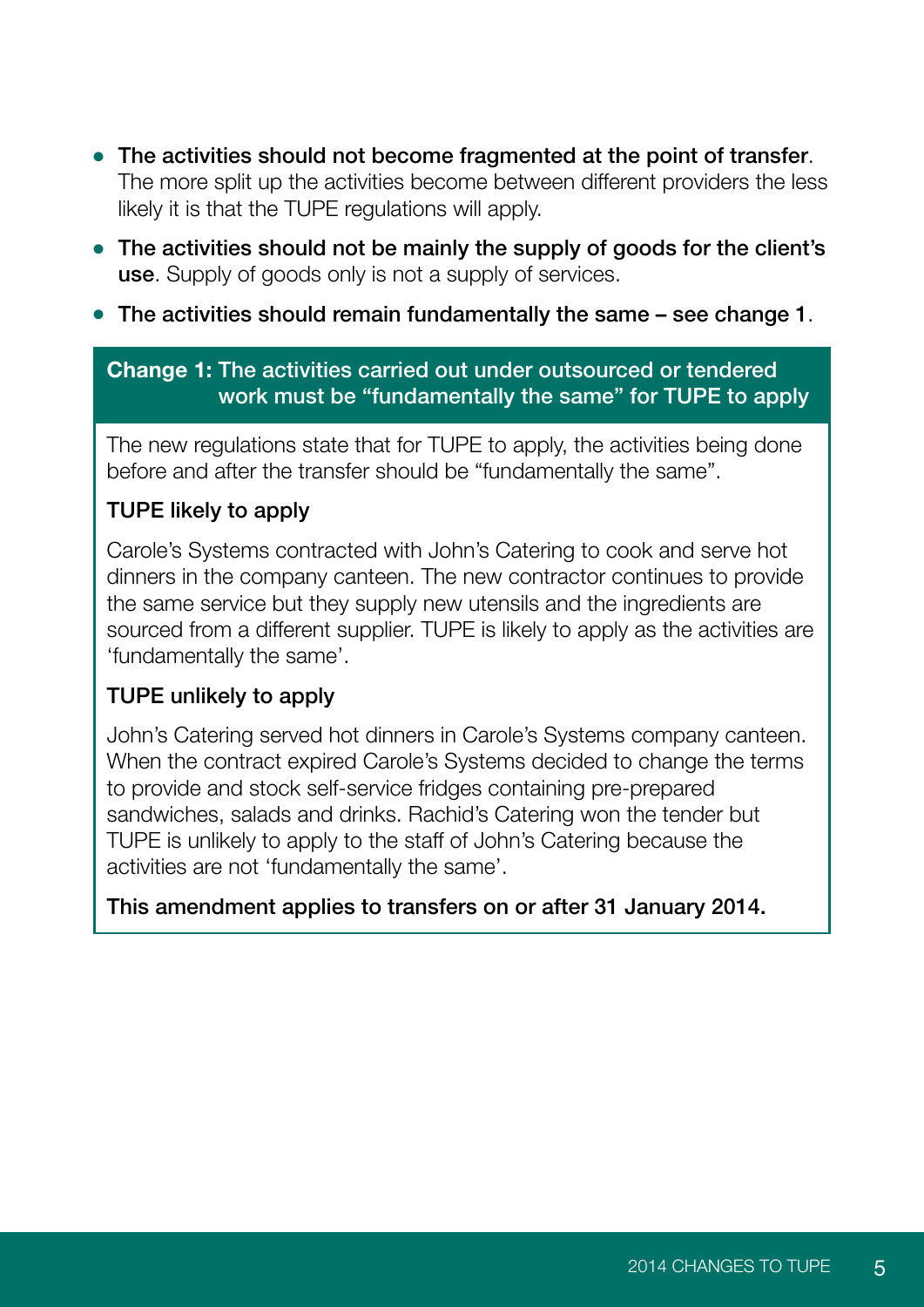## <span id="page-7-0"></span>Changes to terms and conditions following a TUPE transfer

Under the TUPE Regulations, existing terms and conditions transfer with staff to the incoming employer and they remain the same as they were with the outgoing employer. Following a transfer employers may seek to change terms and conditions, but working out when, how and if changes can be made is difficult, and employers seeking to vary terms and conditions may still face a claim of constructive dismissal.

This area of TUPE is complex so if the change is not directly related to the transfer employers should first read the Acas leaflet 'Varying a contract of employment'<www.acas.org.uk/varyingacontract>

Employers should seek professional/legal advice where appropriate.

If the change is related to the transfer  $-$  see change 2.

#### **Change 2:** Altering contractual terms and conditions

Under TUPE it will continue to be the case that changes to employees' terms and conditions if the sole or principal reason is the transfer will be void. Previously, changes to terms and conditions for a reason 'connected to the transfer' were also invalid, but this has now been removed. However changes may be valid:

- If the sole or principal reason is an "Economic, Technical or Organisational reason entailing changes in the workforce" and provided the employer and employee agree the change (see below).
- If the terms of the contract would have allowed the employer to make the change anyway, or a new development arises. For example the employer wins an order from a new client and has to bring in change to meet the needs of the new client.
- The employer should consult and seek agreement about any changes or explain in writing why points raised cannot be carried forward. This is a complex area and legal advice should be sought before action is taken.

These amendments apply to variations agreed on or after 31 January 2014 and transfers which take place on or after 31 January 2014.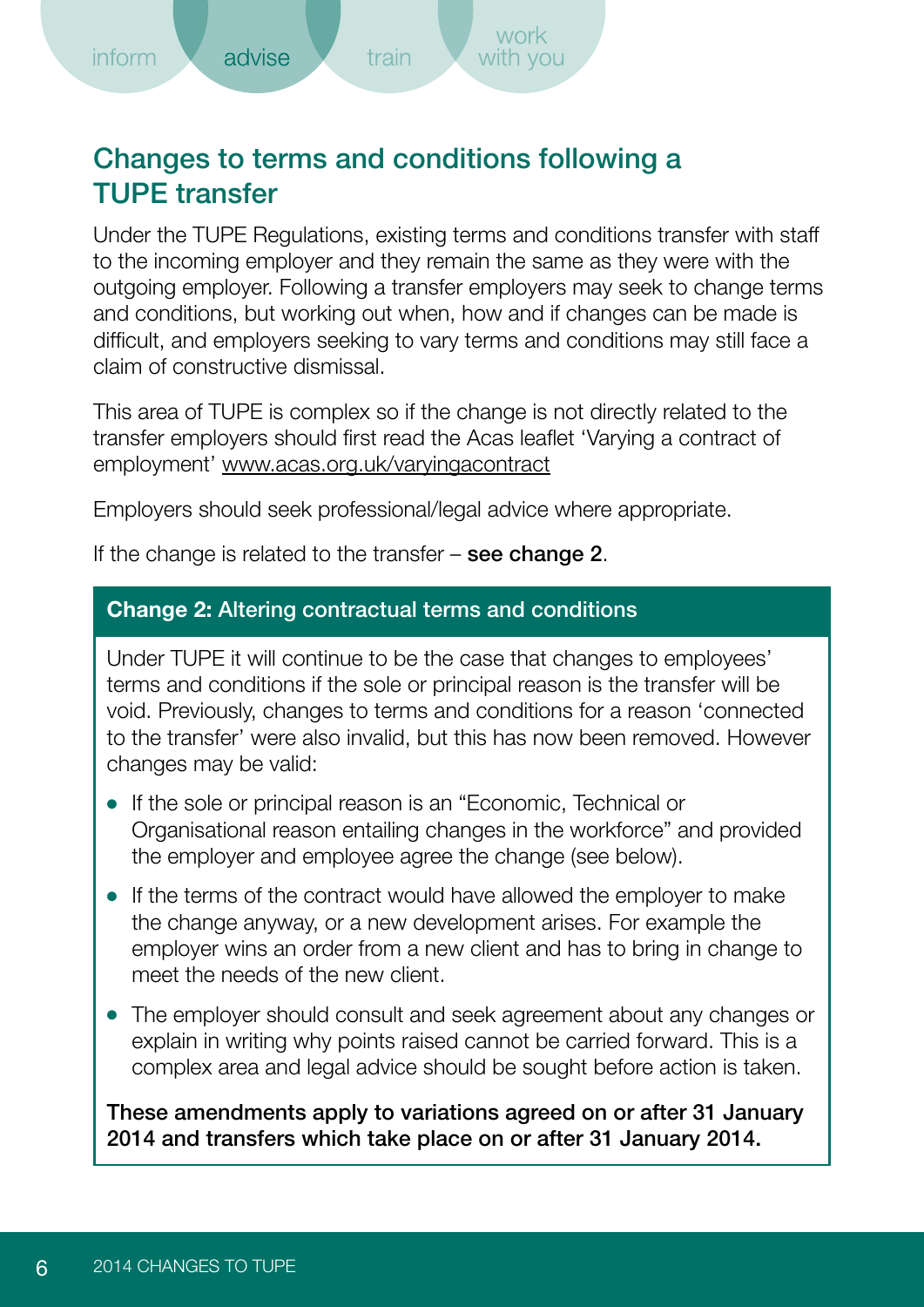#### Economic, technical or organisational (ETO) reasons

Changes to terms and conditions in a transfer situation can only be valid if the following requirements apply:

- $\bullet$  There must be an ETO reason. This means there have to be valid business. reasons for the change.
- The ETO reason must 'entail changes in the workforce'. This means that changes to workforce numbers or job functions must be the objective of the plan, not just a possible consequence of it.

An ETO reason cannot be used just to reduce labour costs or harmonise terms and conditions with existing employees, and ultimately it is for the courts to decide whether the change is valid. This is a complex area and legal advice should be sought before action is taken.

#### Change in workplace location

A common change in transfer situations is a change to the workplace location and amendments to TUPE specifically state that such moves may now be considered as a fair ETO reason – see change 3.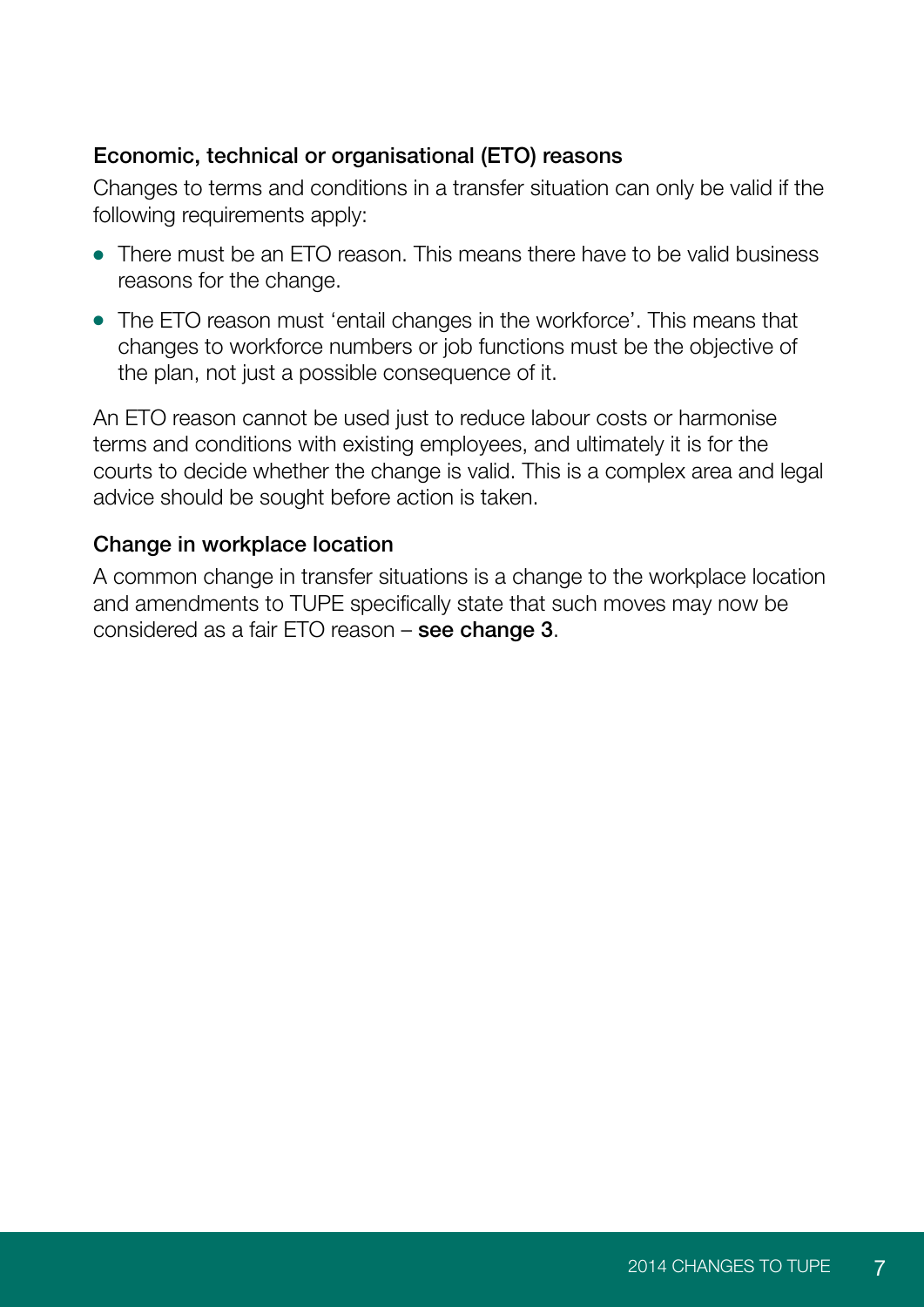<span id="page-9-0"></span>**Change 3:** Dismissals are no longer automatically unfair because of a change in the workplace location

train

Previously, moving transferring employees to another work location was difficult because such changes were likely to be automatically unfair if challenged.

Under the new rules, dismissals resulting from the change of workplace won't be automatically unfair as they will be covered by an ETO reason. However, they may still be unfair depending on the facts.

#### For example

Carole's Bus Company won the contract to provide a bus service. Following the transfer employees were required to work from a different depot 16 miles away.

#### Under the old rules

The employees refused to move and resigned arguing this was a substantial change to their working conditions. At the tribunal they were found to have been automatically unfairly dismissed.

#### Under the new rules

During consultation prior to the transfer, Carole's Bus Company put forward a range of support proposals to reduce the effects of the location change, including a severance package and was able to defend the dismissals at the tribunal.

#### These amendments apply to variations agreed on or after 31 January 2014 and transfers which take place on or after 31 January 2014.

#### Changes to collective agreements

Collective agreements which are in place at the time of the transfer will also transfer to the incoming employer. A collective agreement negotiated between an employer and a trade union may include matters such as pay rates, hours and other terms.

Many collective agreements continue indefinitely whilst some cover specific periods. The following two changes specify when the terms incorporated from collective agreements may be modified in transfer situations – see changes 4 and 5.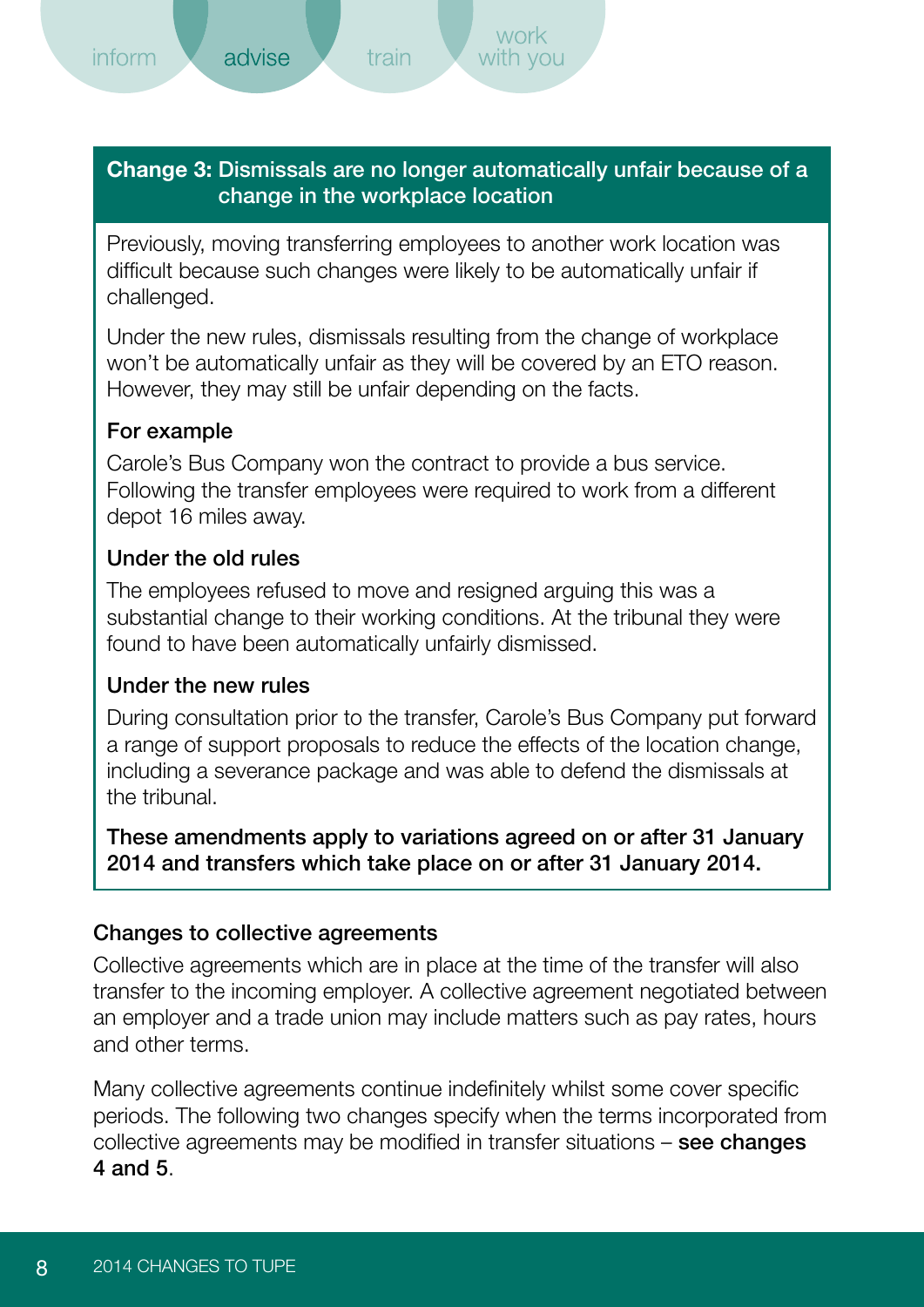<span id="page-10-0"></span>Employers should be aware that as well as legal implications to this change, there are also industrial relations considerations, for example how disagreements over proposed changes may be handled.

#### **Change 4:** Terms and conditions from collective agreements may be renegotiated after one year provided that overall the contract is no less favourable to the employee

Incoming employers will be able to renegotiate terms and conditions agreed in a collective agreement one year after the transfer as long as the overall change is no less favourable to the employees involved. This only covers the part of an employee's terms and conditions that are covered by a collective agreement. Other changes are subject to standard TUPE protection.

#### For example

Carole's Cleaning bought a part of John's Cleaning. There is a collective agreement in place at John's Cleaning under which a trade union is recognised and has bargaining rights for pay. The weekly pay rate at John's Cleaning is higher than that at Carole's Cleaning though the working week is longer.

#### Under the old rules

Any changes to pay where the sole or principal reason is the transfer will be unlawful.

#### Under the new rules

After a year, changes to pay can be agreed provided that the overall terms and conditions are no less favourable. Carole's Cleaning negotiate a reduction in weekly pay whilst maintaining the overall benefits package for the ex employees of John's Cleaning.

These amendments apply to variations agreed on or after 31 January 2014 and transfers which take place on or after 31 January 2014.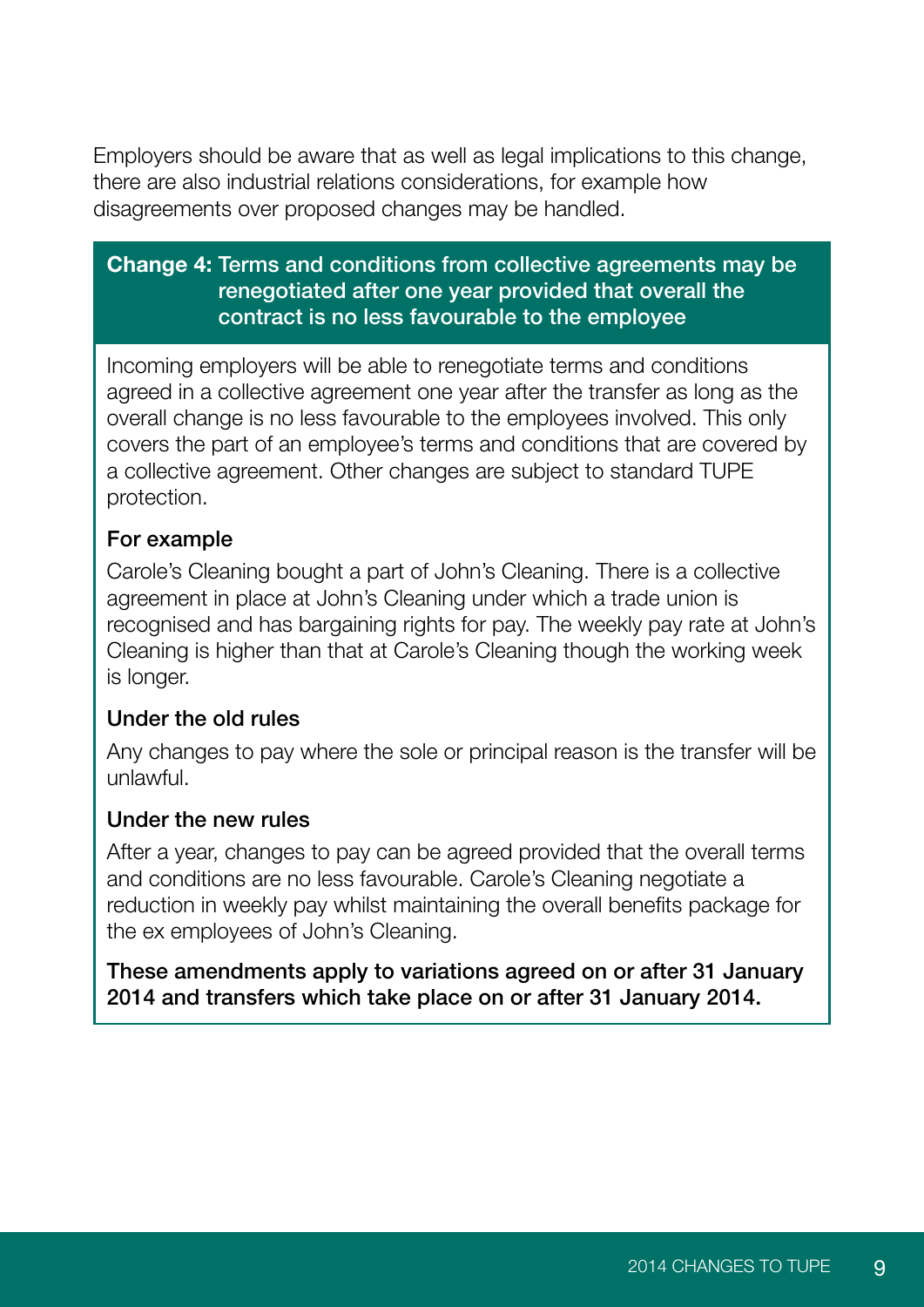train

<span id="page-11-0"></span>**Change 5: In some circumstances** contractual changes arising from new collective agreements agreed by the outgoing employer are not required to be incorporated after a transfer

The new regulations now reflect a recent court decision about collective agreements which pass to the incoming employer. This is referred to as the "static approach" and the changes mean the incoming employer is:

- still bound by the collective agreement in force at the time of transfer, but
- no longer bound by changes negotiated and agreed by the outgoing employer after the date of transfer where the incoming employer is not a party to the process.

#### For example

Carole's Cleaning bought a part of John's Cleaning. There is a collective agreement in place at John's Cleaning under which a trade union is recognised and has bargaining rights for pay. Four months after the transfer, John's Cleaning reach agreement with the trade union for a 3% pay increase.

#### Under the old rules

Depending on the terms of the employees' contracts, Carole's Cleaning might have been obliged to increase the pay of the ex John's Cleaning employees by 3%.

#### Under the new rules

Carole's cleaning was not a party to the process so will not be obliged to increase the pay of the ex John's Cleaning employees.

#### These changes apply to TUPE transfers which take place on or after 31 January 2014.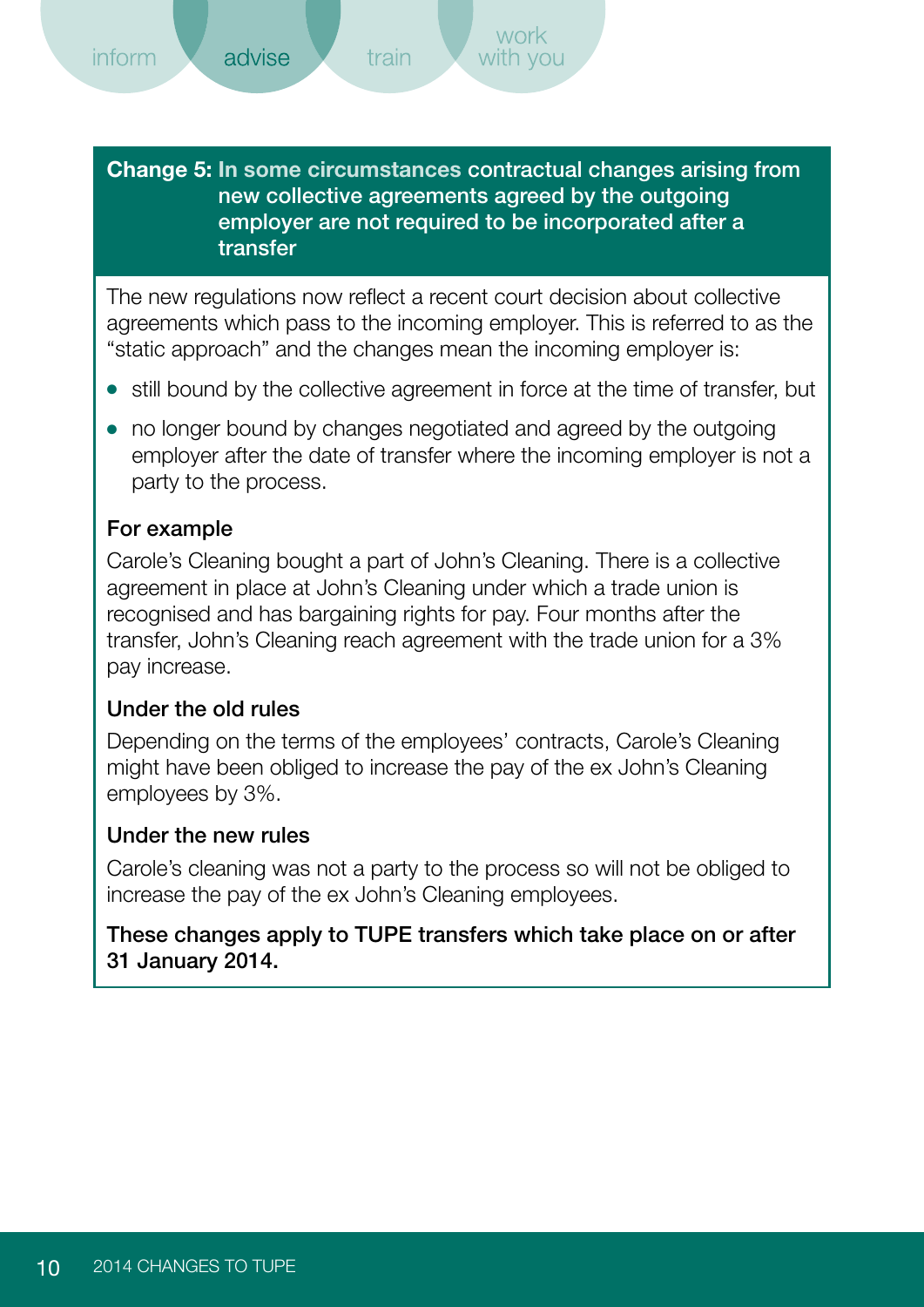## <span id="page-12-0"></span>Dismissals and redundancies

Incoming and outgoing employers are often able to minimise or prevent redundancies and other dismissals when transfers take place. However there will be occasions when they cannot be avoided.

If the dismissal was going ahead regardless of the transfer or a new development arises, then TUPE regulations are unlikely to apply. However, if the sole or principal reason for the dismissal was the transfer, it will be treated as automatically unfair if challenged.

Previously, the regulations specifically stated that dismissing for a reason 'connected with the transfer' would trigger automatic unfair dismissal too. This wording has been removed but a careful approach is advisable – see change 6.

#### **Change 6:** An employee will be automatically unfairly dismissed if the sole or principal reason for the dismissal is the transfer

Under TUPE it will continue to be automatically unfair to dismiss an employee because of the transfer itself. Previously changes to terms and conditions for a reason 'connected to the transfer' were also automatically unfair but this has now been removed. However dismissals may be fair if:

- The reason for the dismissal is an "Economic, Technical or Organisational reason entailing changes in the workplace".
- The dismissal can be shown to be for genuine redundancy reasons and the employer followed a fair dismissal procedure.

These changes apply to TUPE transfers which take place on or after 31 January 2014. They apply to notice of dismissal given after 31 January 2014, or where no notice is given where termination takes effect on or after 31 January 2014.

Where a genuine redundancy situation arises as a result of a transfer, there is a need both collectively and individually to consult with affected employees when the new employer is making (or intending to make) 20 or more redundancies within a 90-day period. Where there are fewer than 20 employees being made redundant within a 90-day period, there is still a legal requirement to individually consult but there are no prescribed time limits in which to do so. For more information on redundancy, go to:<www.acas.org.uk/redundancy>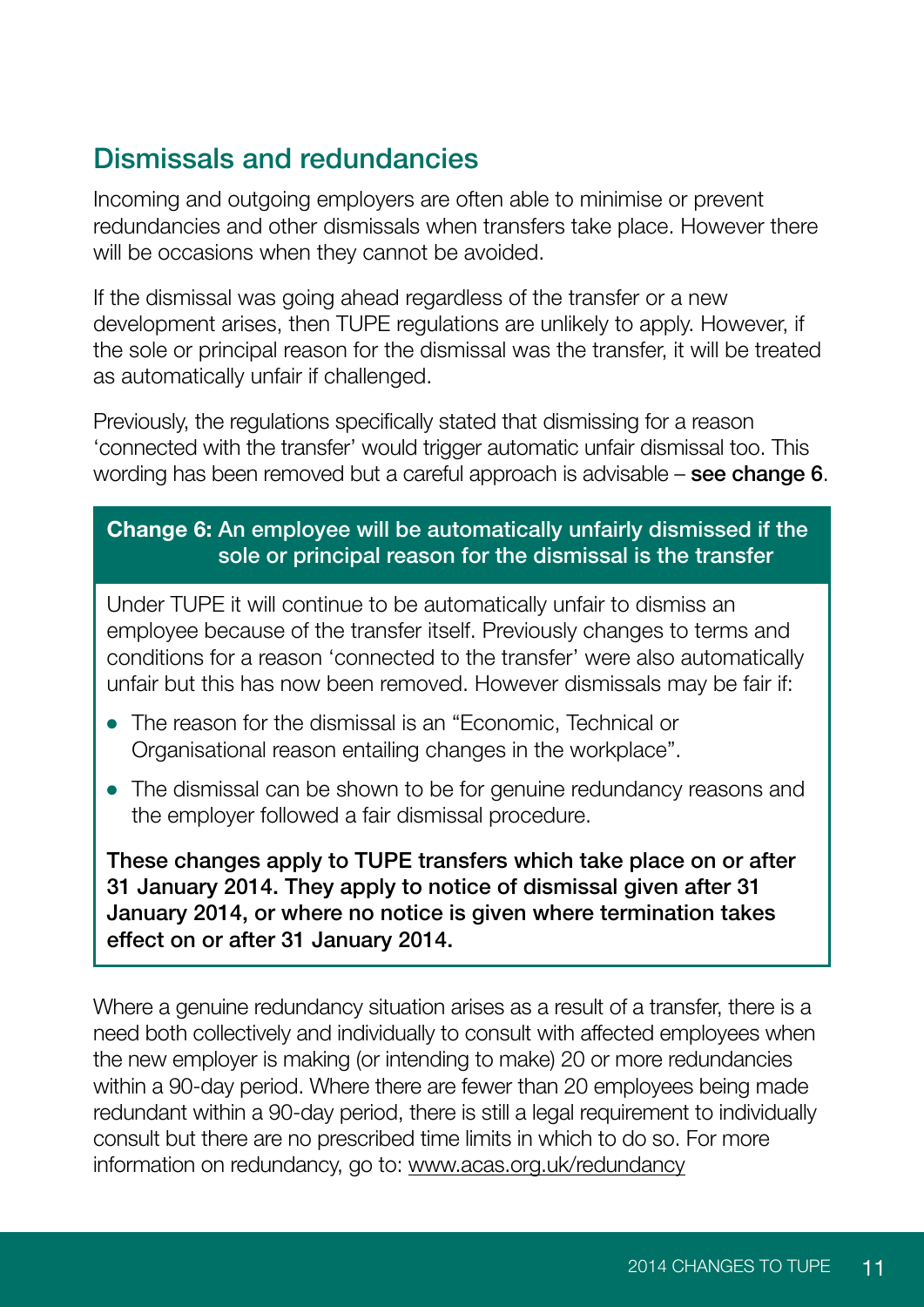#### <span id="page-13-0"></span>Post-transfer redundancy dismissals

The 2014 changes allow for redundancy consultation in respect of posttransfer redundancies to begin before the transfer and continue after the transfer, but employers should not make selection for redundancy before the transfer takes place.

Employers are obliged to consult about TUPE before and after the transfer and the change means that both types of consultation will be able to run concurrently. However for this to be effective there must be good open dialogue between employers, elected representatives or a recognised trade union and employees. Because these changes are new it is advisable for employers to seek legal advice before taking action – see change 7.

#### **Change 7:** Redundancy consultation can begin before the transfer if both employers agree

Where the incoming employer intends making 20 or more redundancies after the transfer, collective redundancy consultation may begin before the transfer if the outgoing employer agrees.

#### For example

Carole's Cleaning wants to buy John's Cleaning and knows that there will not be sufficient work for both sets of employees, concluding that some redundancies will be needed.

#### Under the old rules

Before the transfer, each employer consults with their own employees and elected representatives about the transfer only. After the transfer Carole's Cleaning continue to consult about the transfer and also begin redundancy consultation with both sets of staff.

#### Under the new rules

Before the transfer, both employers agree to pre-transfer redundancy consultation and begin consultation at an early stage with elected representatives and employees about the transfer and redundancies at the same time.

This change applies to TUPE transfers which take place on or after 31 January 2014.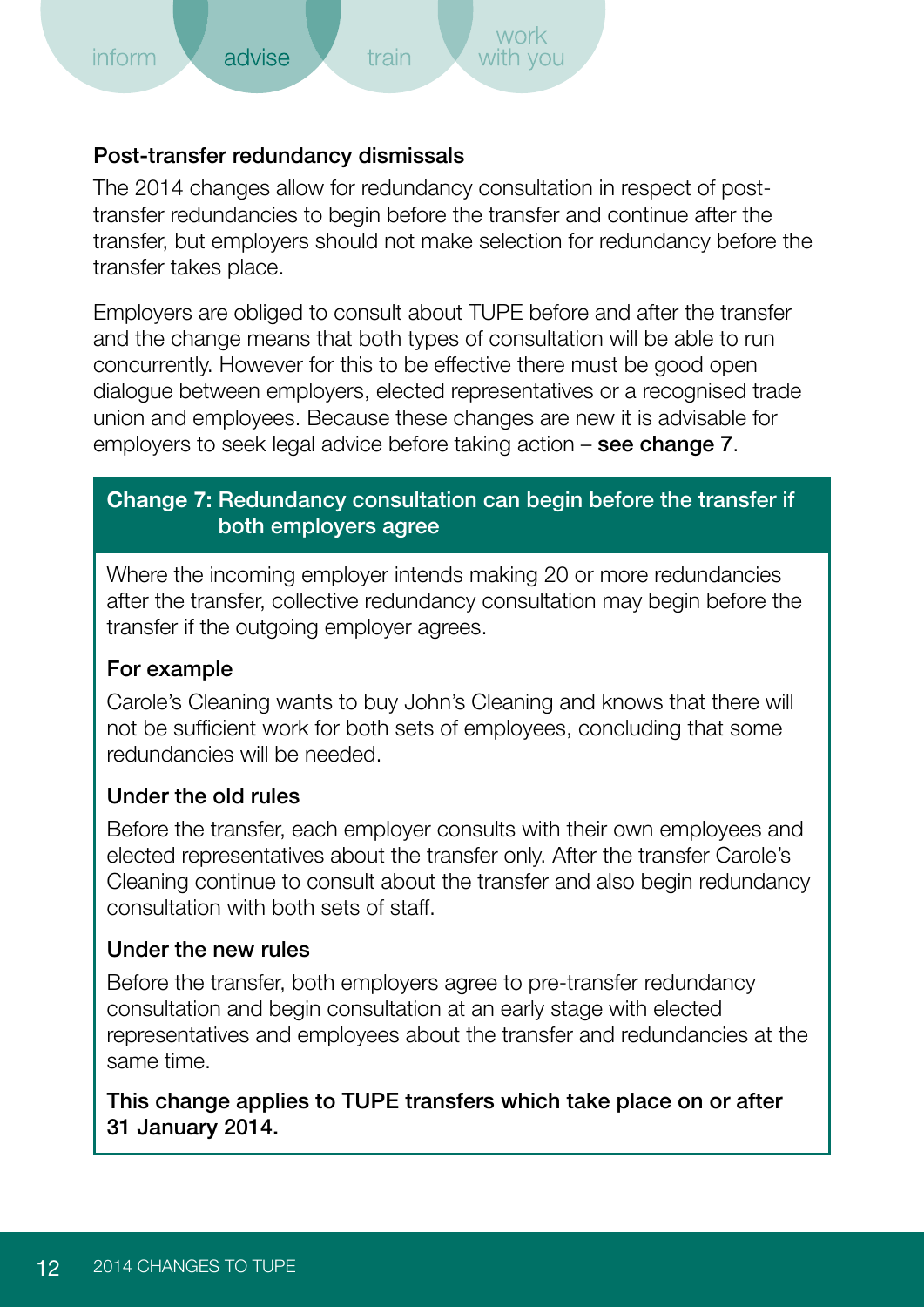## <span id="page-14-0"></span>Employee liability information

The outgoing employer has a duty to provide information about the transferring employees to the incoming employer. This is called Employee Liability Information and includes:

- identity of the transferring employees
- age of the transferring employees
- employment particulars of the transferring employees
- disciplinary and grievance records of the transferring employees
- details of any relevant collective agreements
- details of any outstanding claims the transferring employees have against the outgoing employer
- see change 8.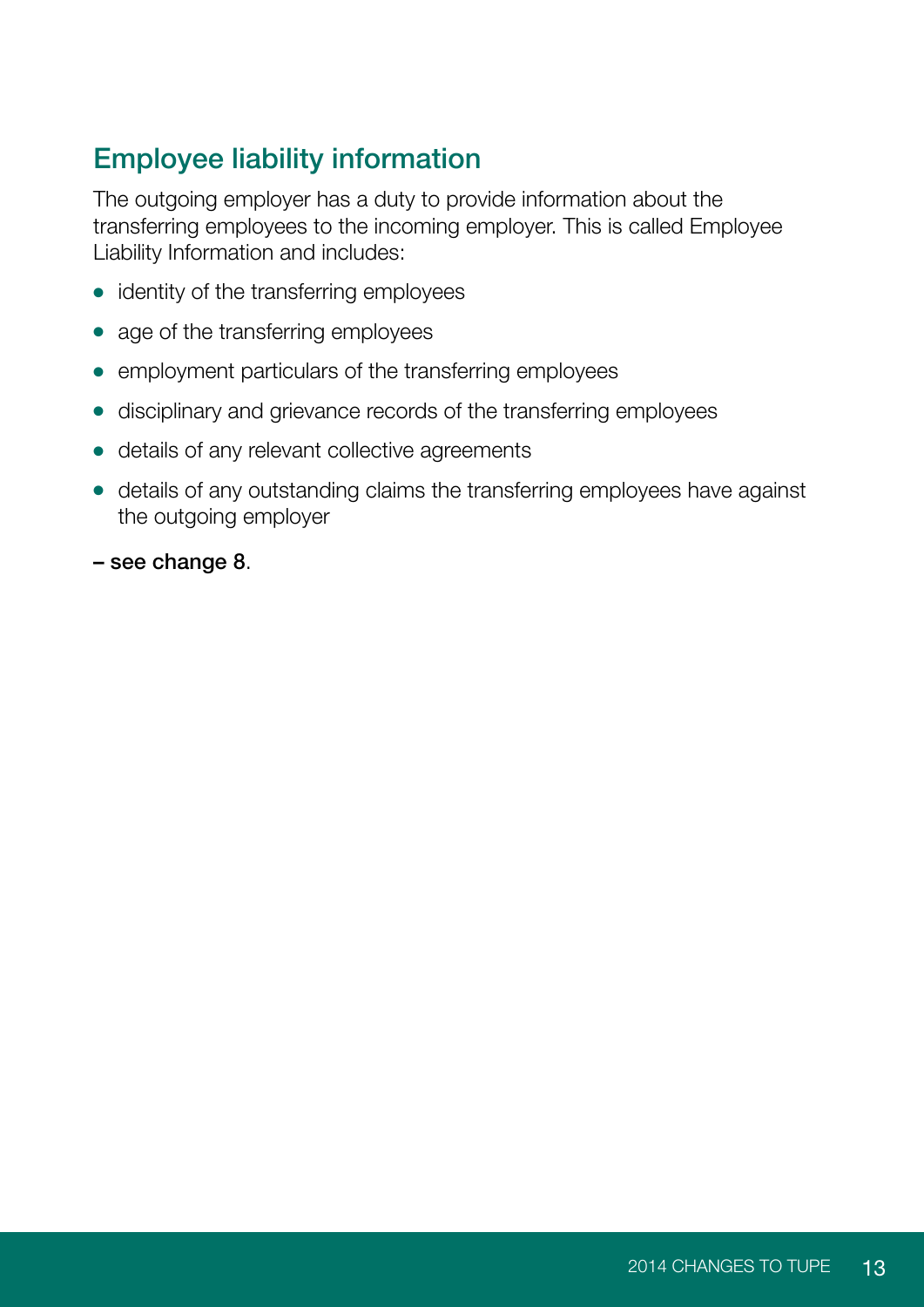<span id="page-15-0"></span>*inform* 

#### **Change 8:** Information about transferring employers should be given earlier

train

TUPE Regulations have been amended so that information under the new rules must be provided by the outgoing employer to the incoming employer not less than 28 days before the transfer, rather than 14 days before transfer as previously. This increase gives the incoming employer more time to plan ahead and prepare for their new staff.

#### For example

#### Under the old rules

Once John's cleaning are told they are to be sold to Carole's cleaning they provide employee liability information 14 days before the transfer in accordance with the rules. However Carole's cleaning find it difficult to set up the payroll and human resource system in time for the transfer.

#### Under the new rules

Once John's cleaning are told they are to be sold to Carole's cleaning they provide the employer liability information 28 days before the transfer. This allows Carole's cleaning to set up the payroll and human resource systems in good time to welcome their new employees on day one.

#### These amendments apply to transfers which take place on or after 1 May 2014.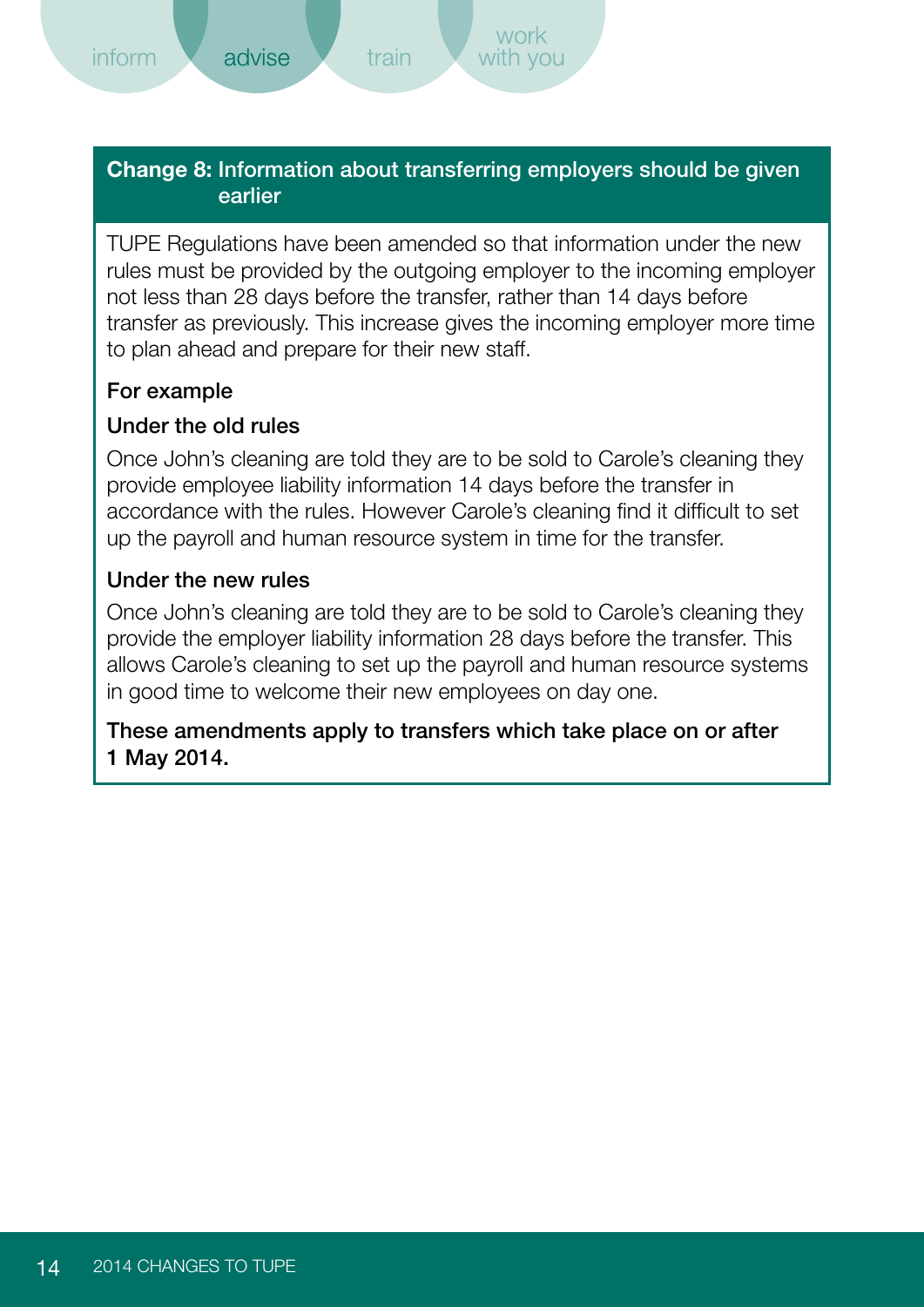## <span id="page-16-0"></span>Information and consultation requirements

TUPE regulations require incoming and outgoing employers to:

- inform/consult with elected representatives of the affected workforce before the transfer
- arrange for the election of employee representatives if there is no recognised trade union or group of appropriate representatives.

Previously, the second part of this rule applied no matter how small the workforce, but the changes have provided an exception for micro businesses which have been defined as those with fewer than 10 employees – see change 9.

#### **Change 9:** Businesses with fewer than 10 employees are not required to invite the election of representatives for consultation purposes if no existing arrangements are in place

The TUPE Regulations have been amended so micro businesses no longer need to invite the election of representatives for consultation purposes for their part of the process. They must still inform and consult directly with each employee about the transfer. Where a recognised union or existing group of employee representatives already exist, the micro business will still need to collectively and/or individually consult as usual.

#### For example

Stewart's Cleaners, a non-unionised micro business with five employees have been bought by Natalia's Cleaners.

#### Under the old rules

Stewart's Cleaners arrange an election before the transfer and two representatives are elected. The Employer consults with representatives and employees before the transfer.

#### Under the new rules

As a non-unionised micro business Stewart's Cleaners are not required to elect representatives. They just need to consult directly with all employees.

#### These amendments apply to transfers which take place on or after on or after 31 July 2014.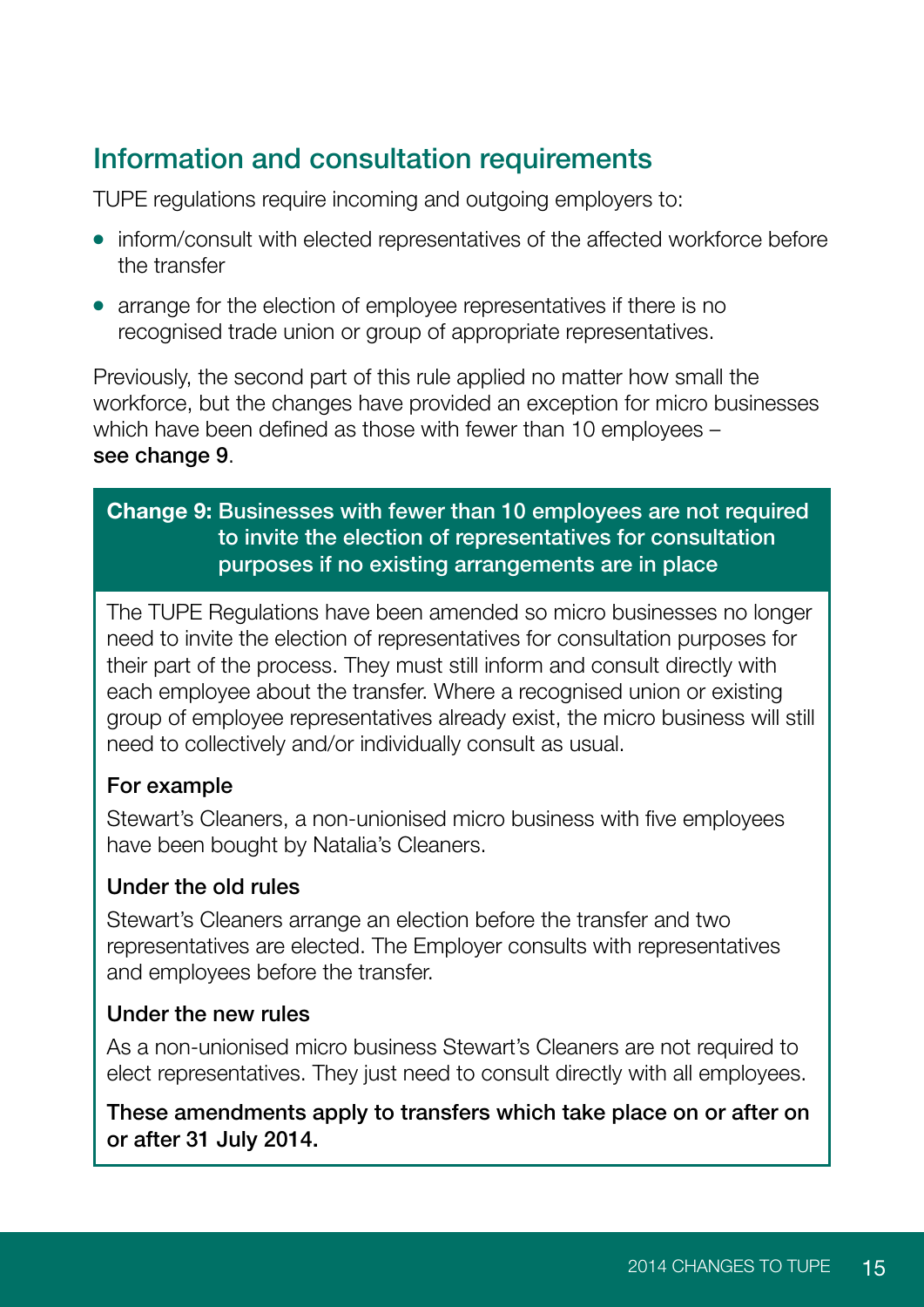<span id="page-17-0"></span>

## Further information

Acas is currently developing further guidance concerning the TUPE regulations in general. Go to<www.acas.org.uk/TUPE> for further details.

To see a copy of the amended regulations and the revised guidance from BIS on TUPE which cover the 2014 changes, visit [www.gov.uk/BIS.](www.gov.uk/BIS)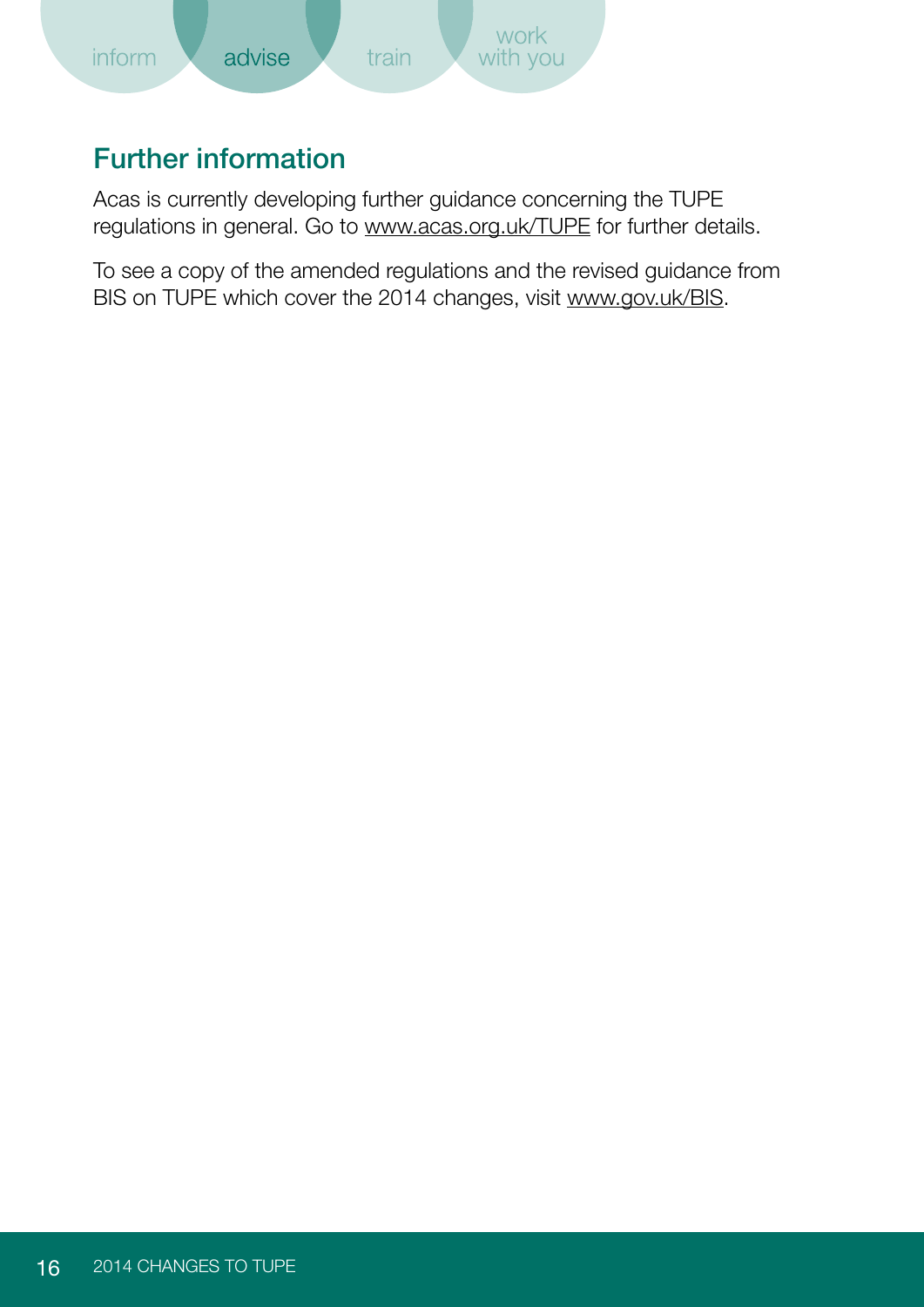Information in this booklet has been revised up to the date of the last reprint – see date below. For more up-to-date information go to the Acas website <www.acas.org.uk>.

Legal information is provided for guidance only and should not be regarded as an authoritative statement of the law, which can only be made by reference to the particular circumstances which apply. It may, therefore, be wise to seek legal advice.

Acas aims to improve organisations and working life through better employment relations. We provide up-to-date information, independent advice, high quality training and we work with employers and employees to solve problems and improve performance.

We are an independent, publicly-funded organisation and many of our services are free.

January 2014